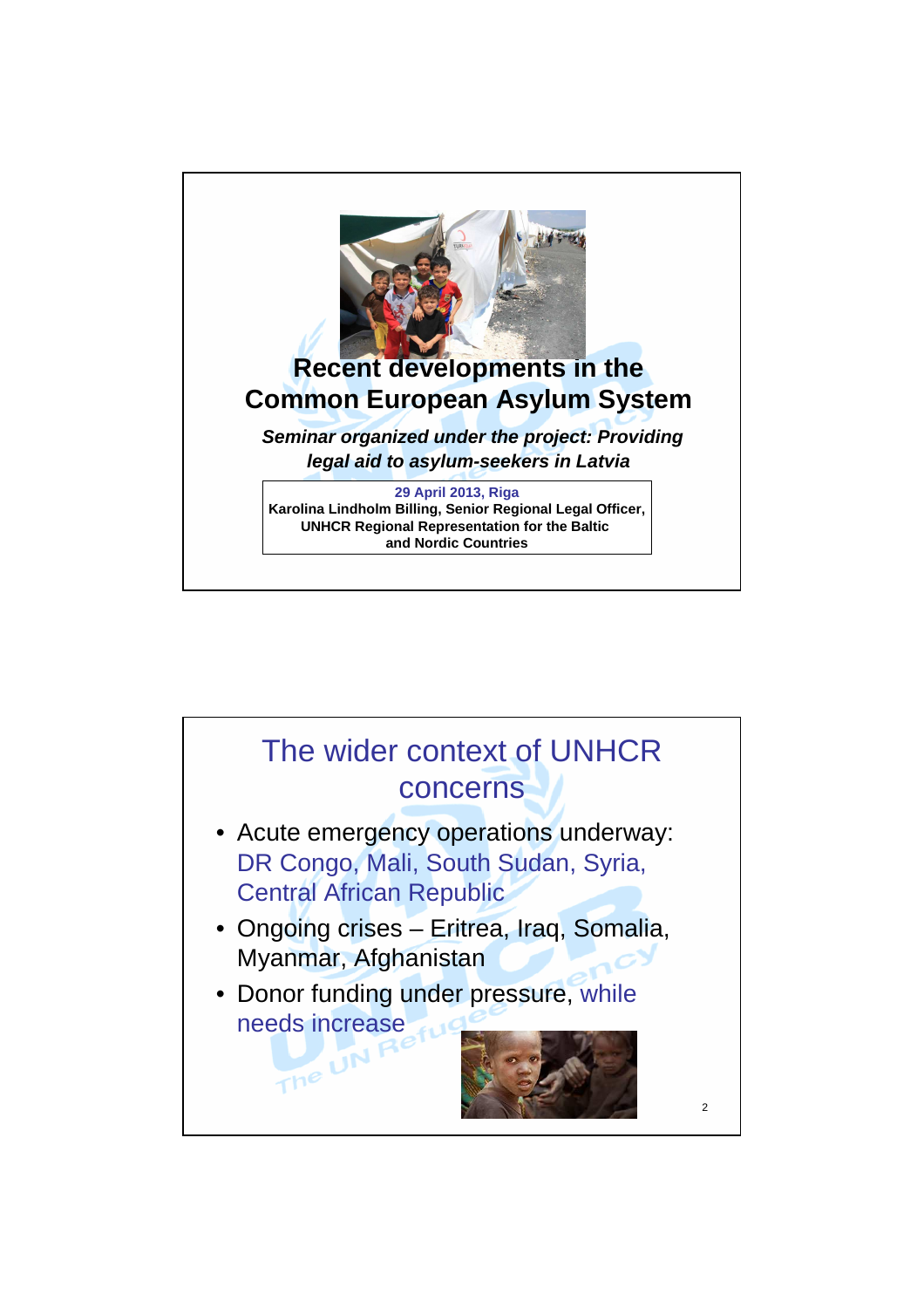

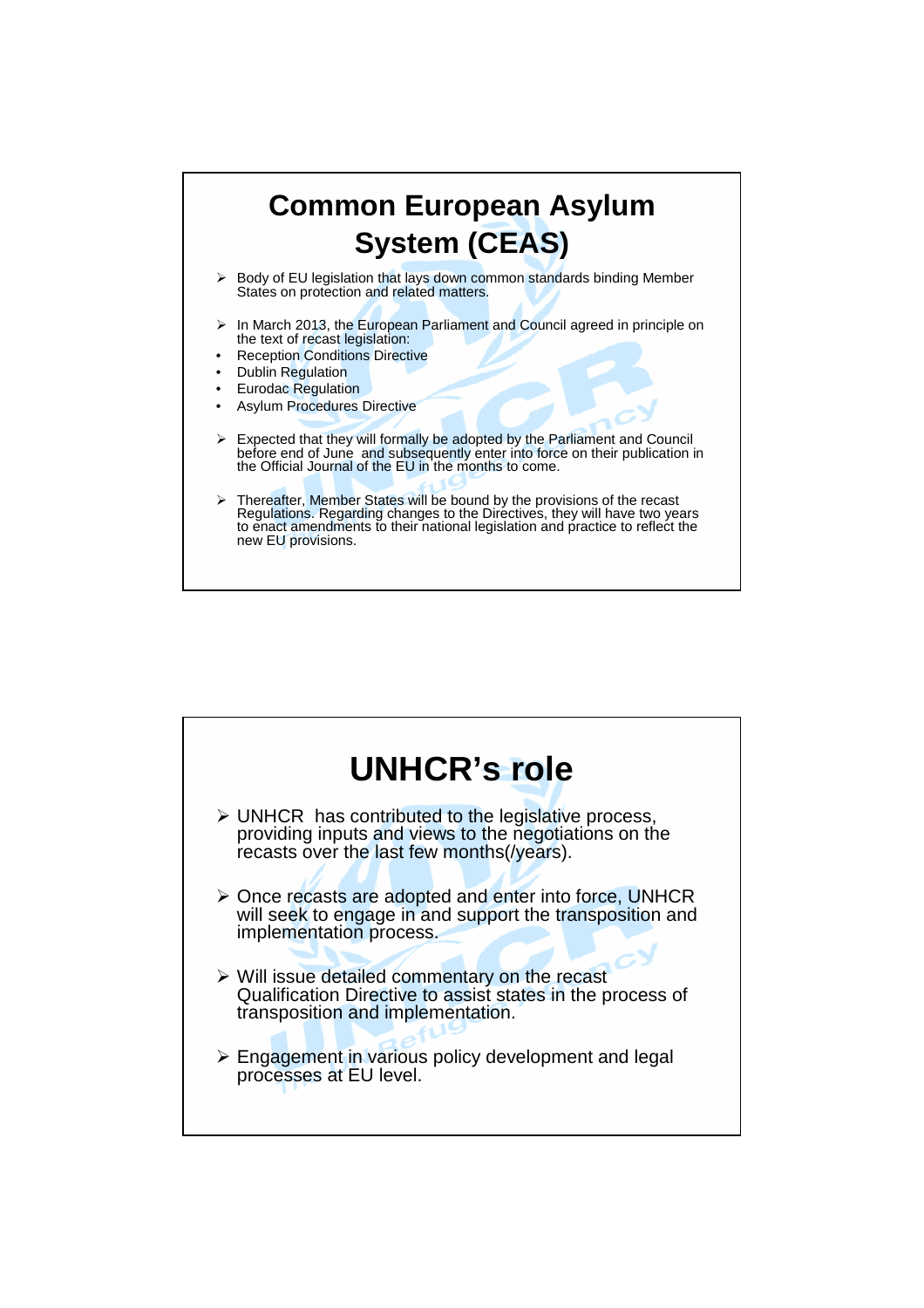

• Combating human trafficking

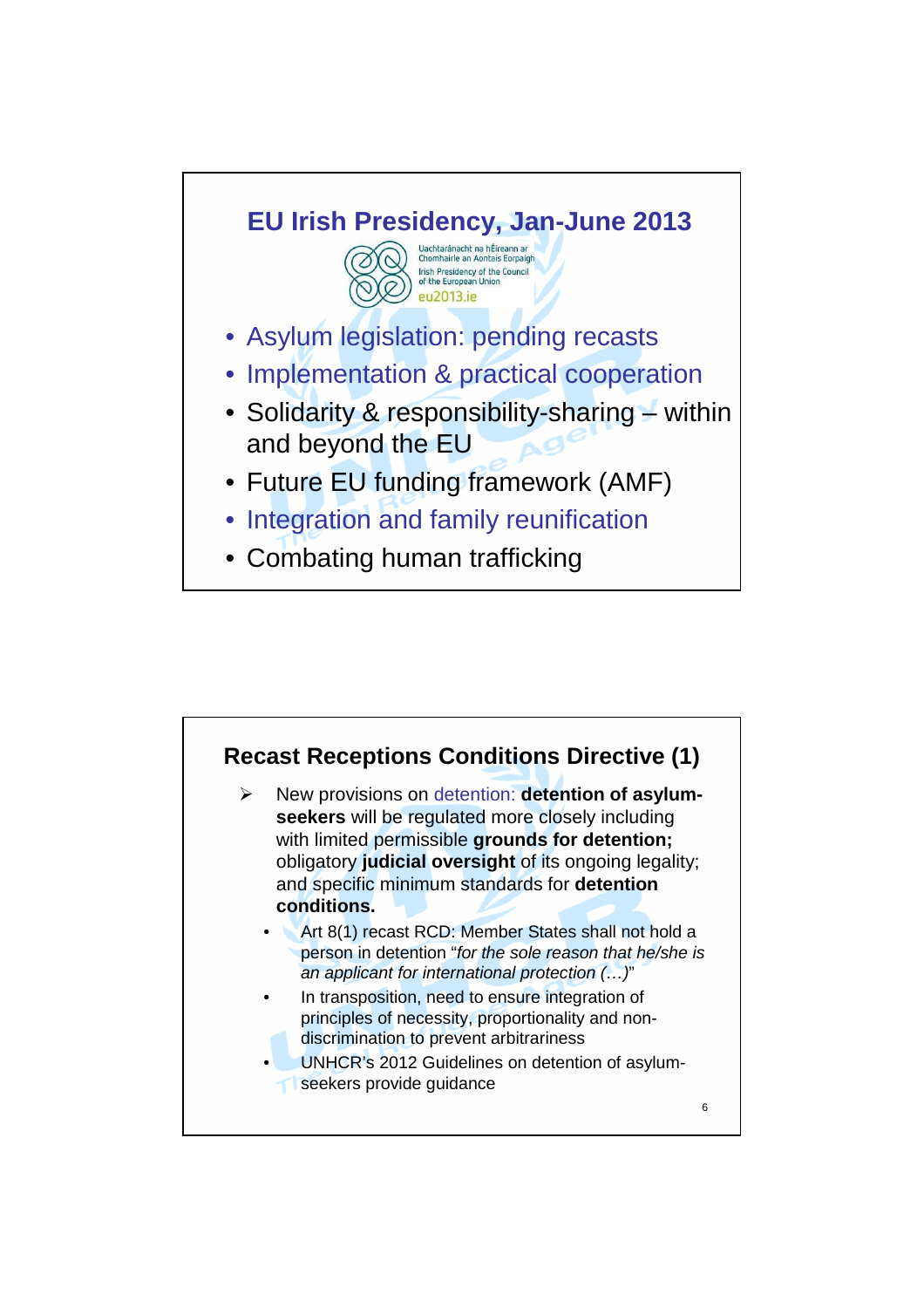

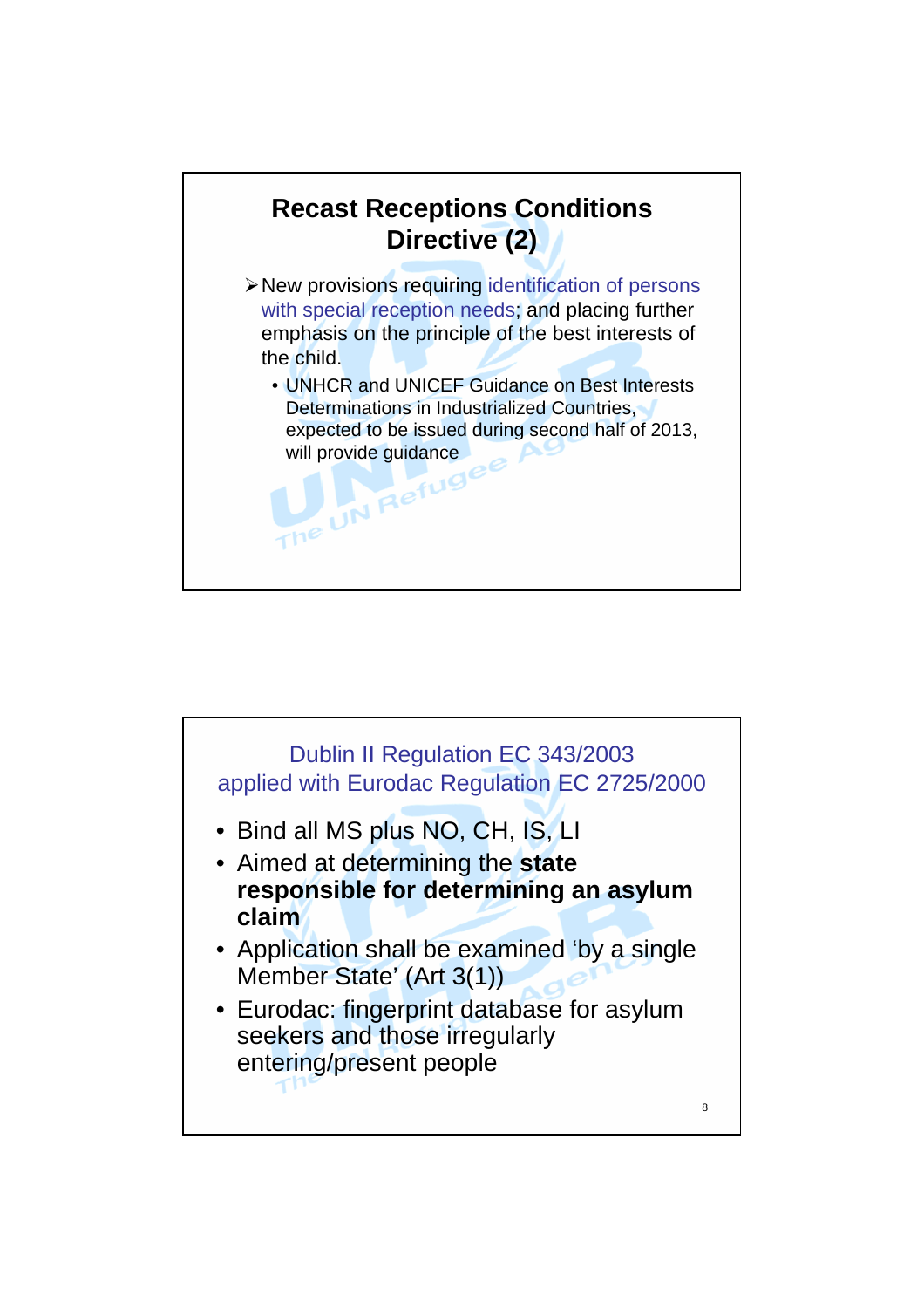

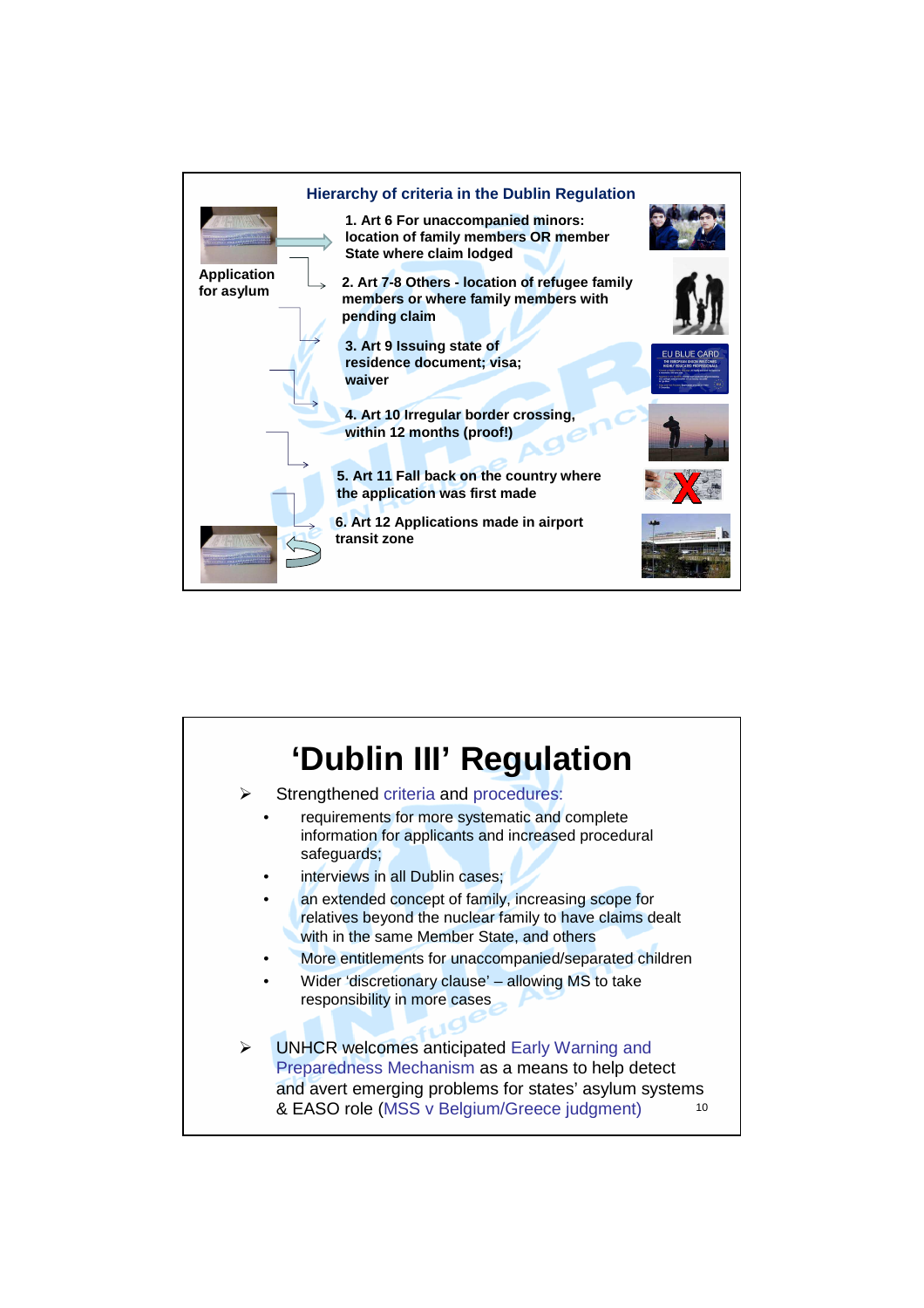

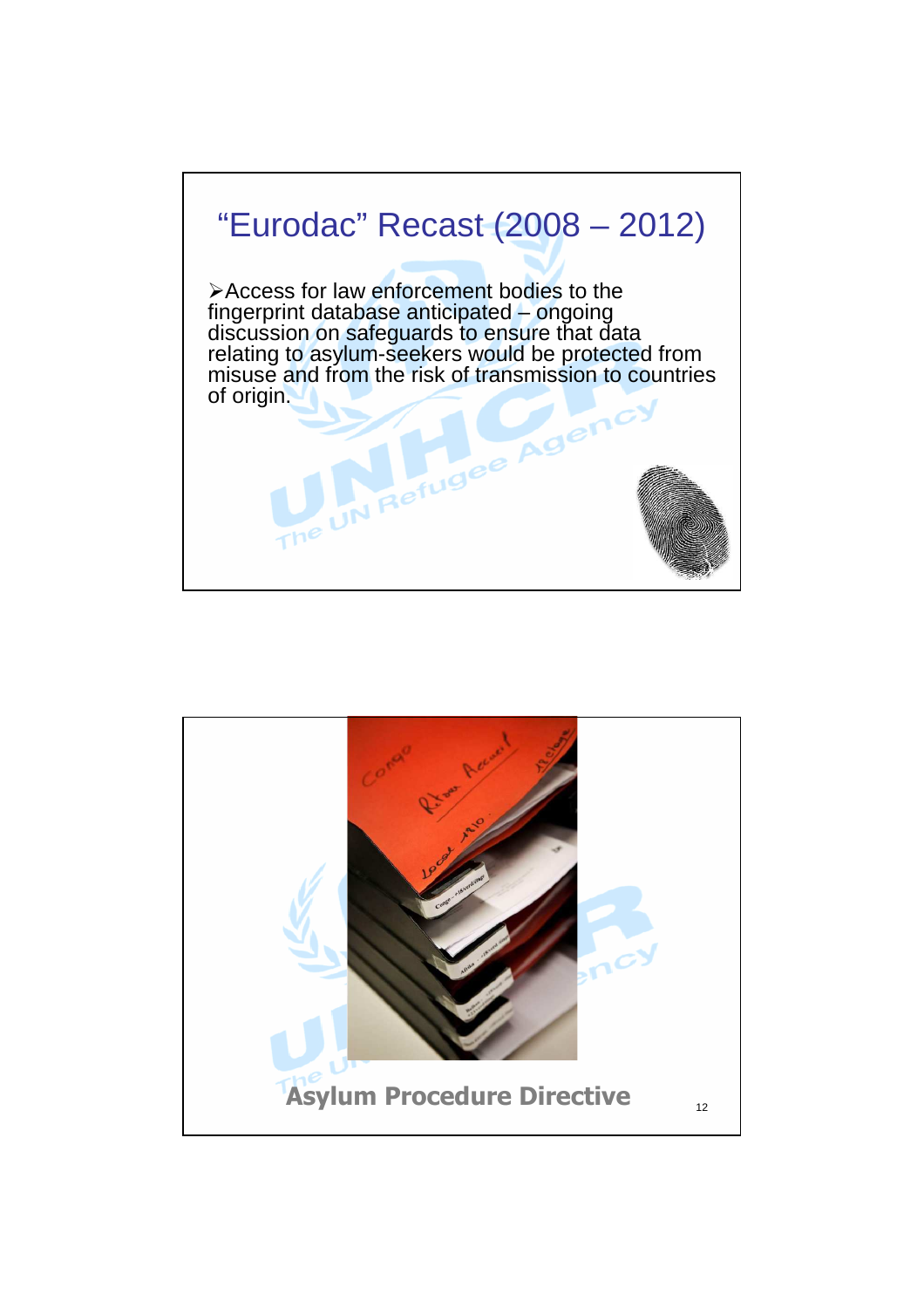

- Aim: to establish **minimum standards for procedures** for determining applications for refugee status
- Positive aspects:
	- Provides a set of minimum safeguards for those in the mainstream asylum procedure
	- Assurances of broad rights of access to: UNHCR, legal assistance, personal interviews, guardians for children
	- Confirmation of right to an 'effective remedy' against negative first instance decisions.  $\tau$ ne

13

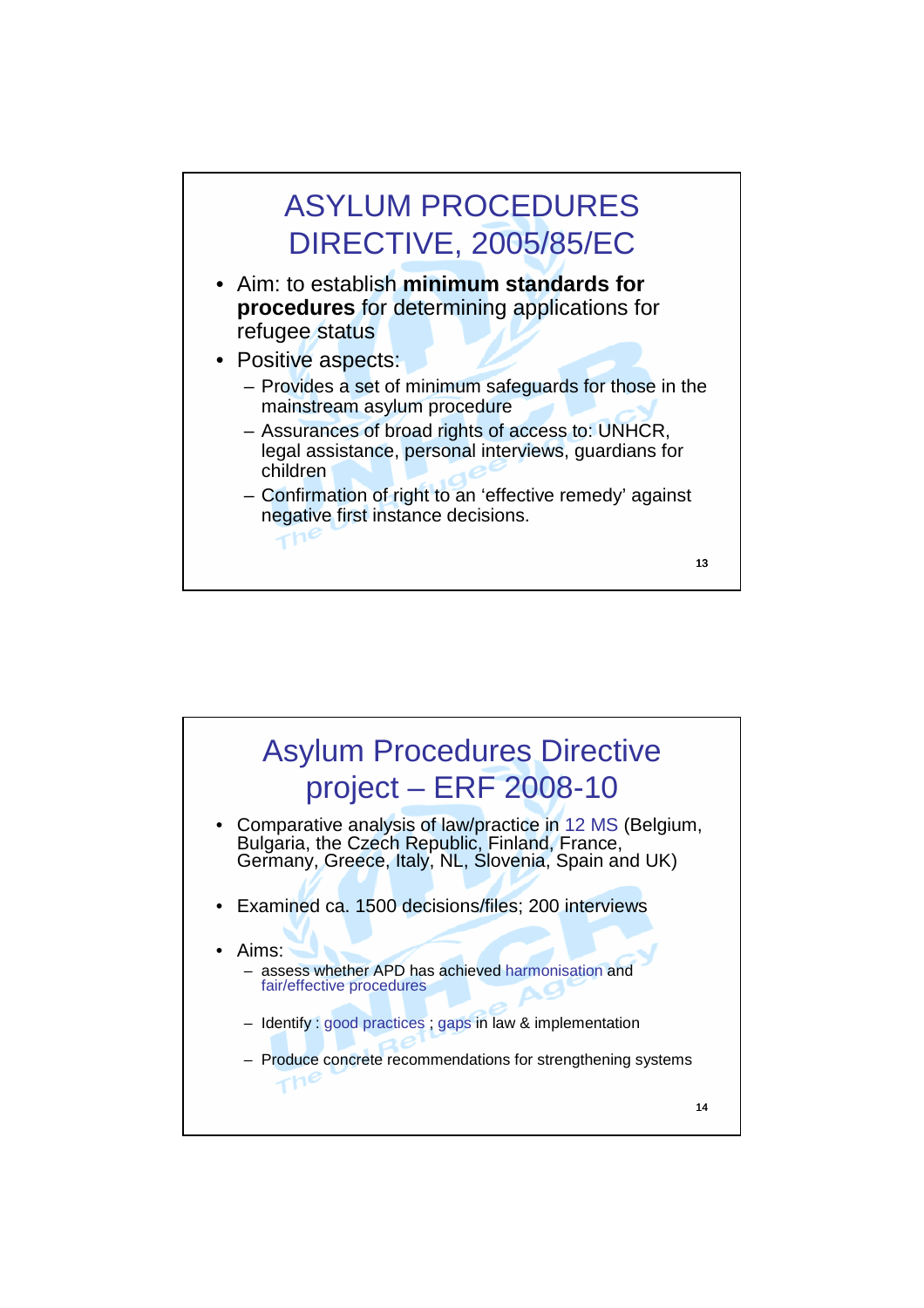

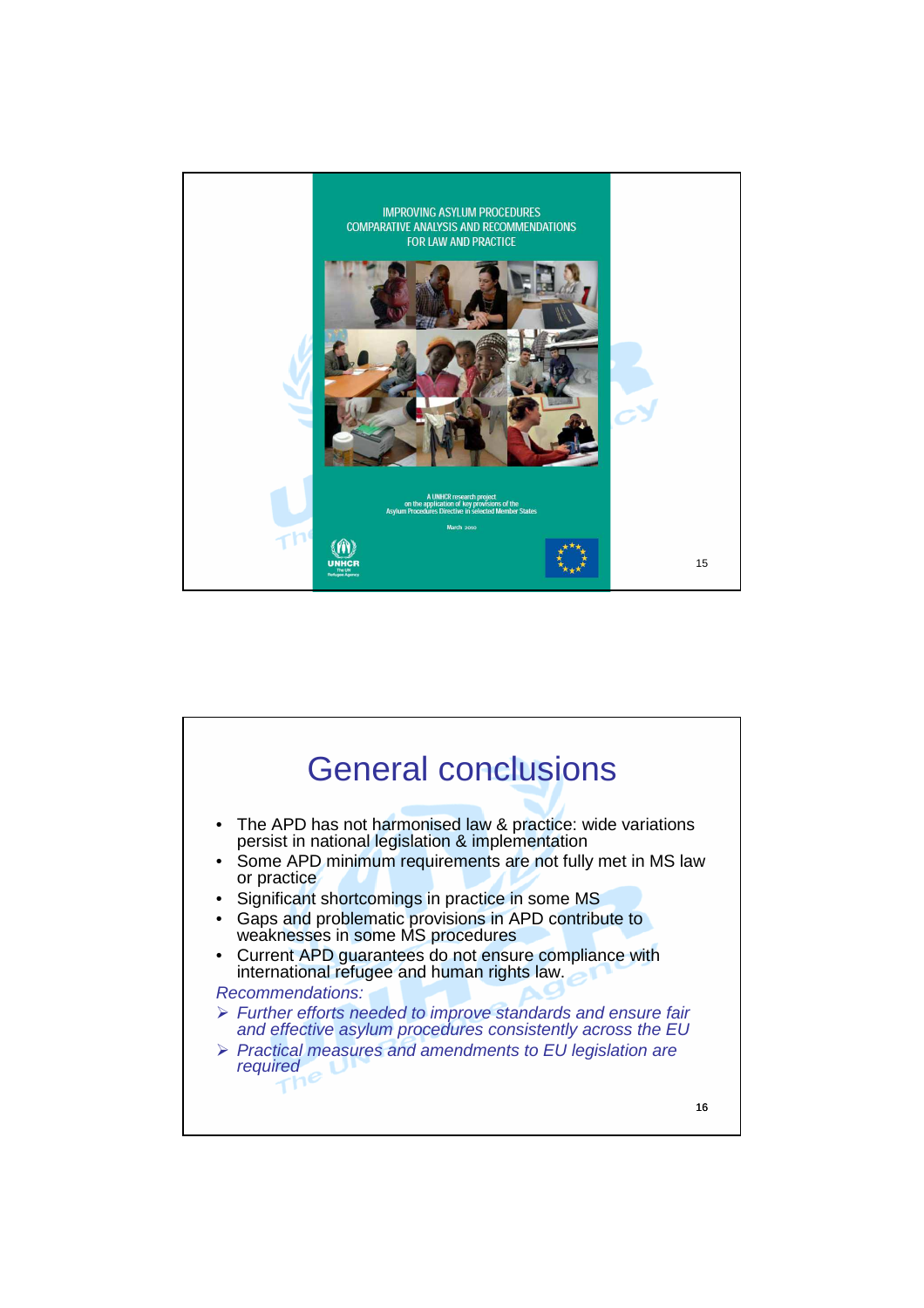

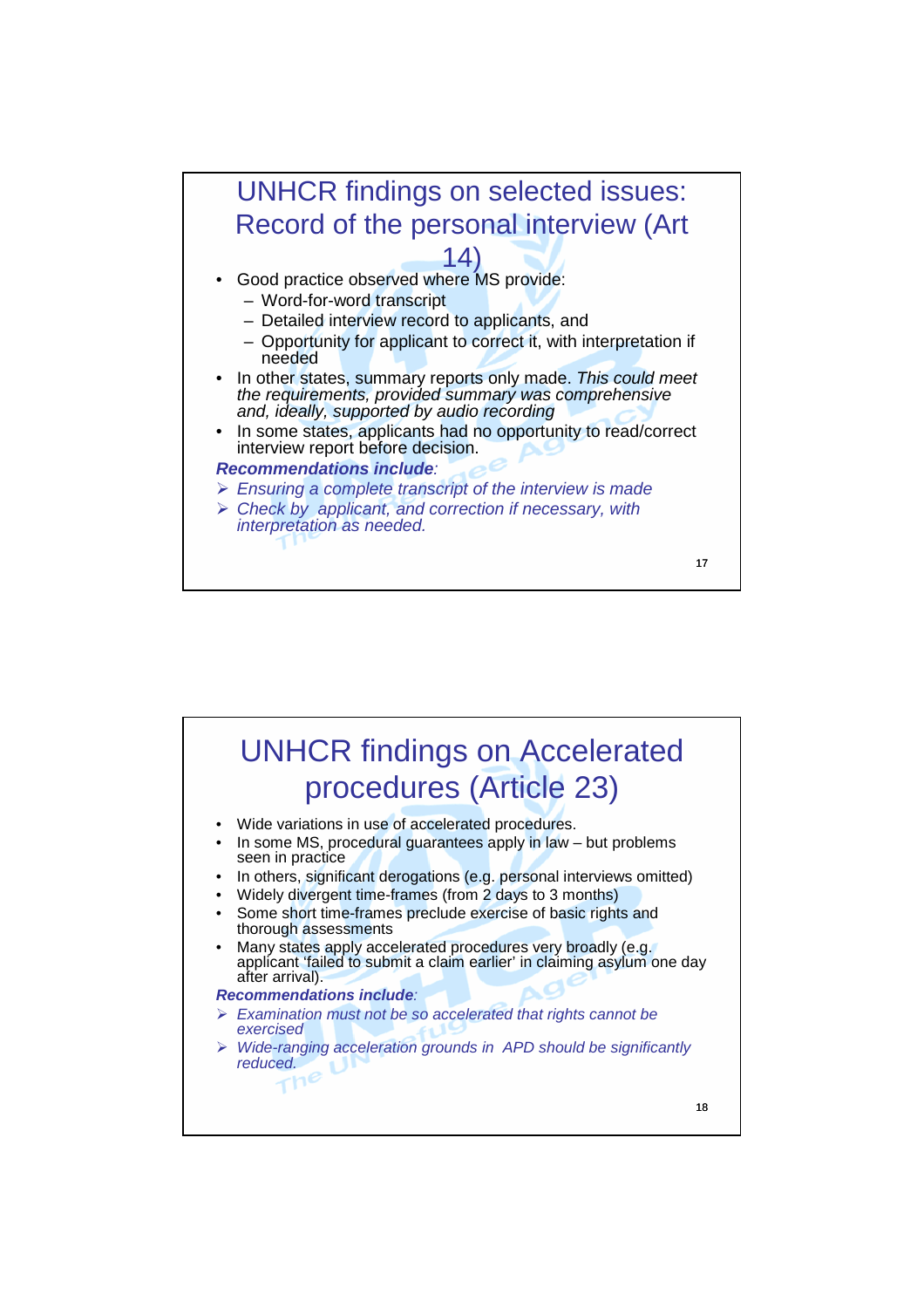

- Procedures for listing &removing states not always transparent: – In two Member States, countries removed only after court orders
- Lack of systematic process of review by authorities Some states do not necessarily offer an effective opportunity to rebut the presumption of safety.

 $\frac{1}{10}$ 

19

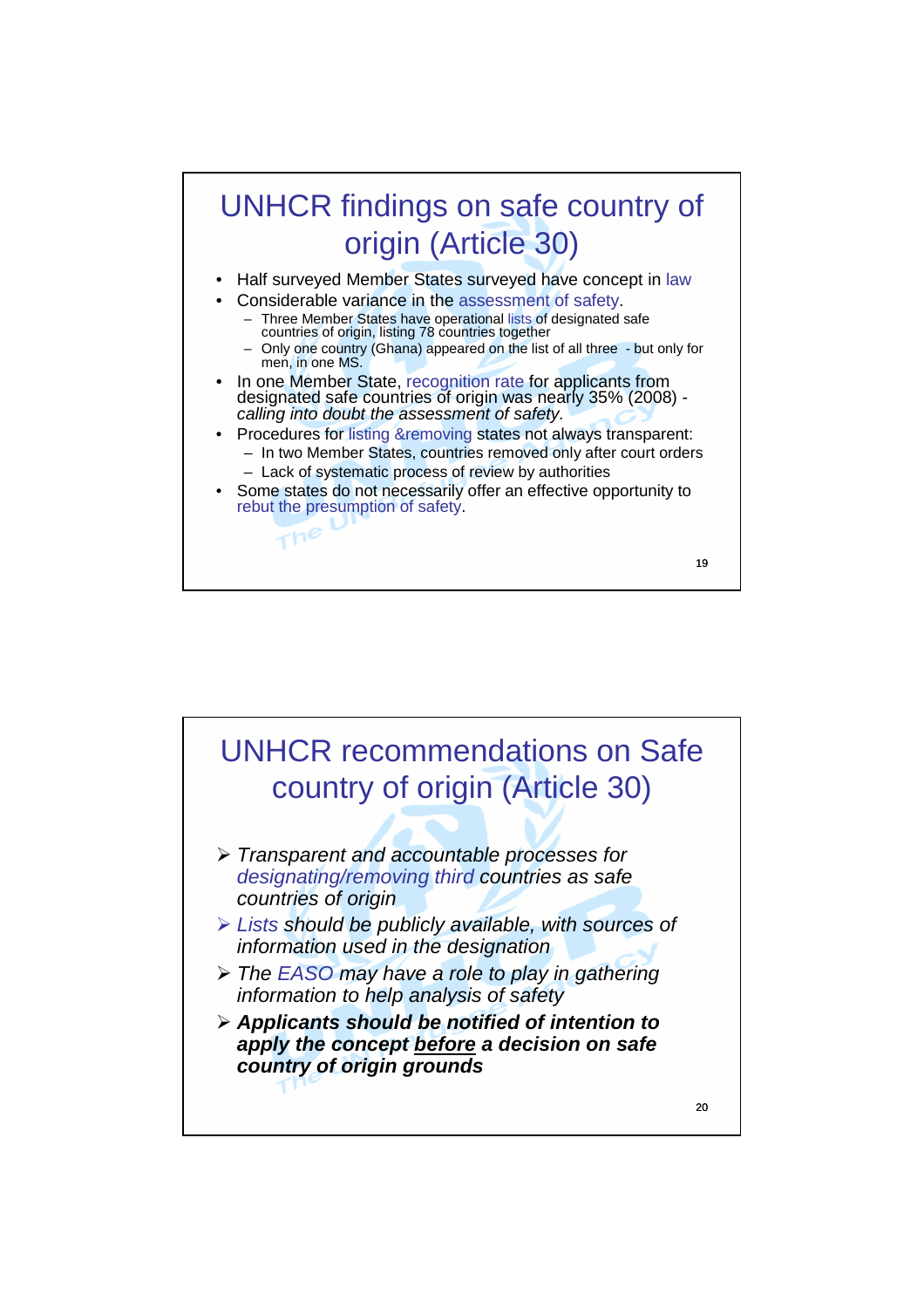

- ▶ UNHCR calling for an agreement in line with international standards
- EC proposed:
- New provisions enhancing **access** including obligation to 'ensure an effective opportunity' for person 'wishing' to lodge an application
- Information/ access at **borders** for those providing assistance
- **Determining authorities** must meet standards, receive specific training
- Minimum **content for training** of all people registering, interviewing or dealing with asylum claimants

21

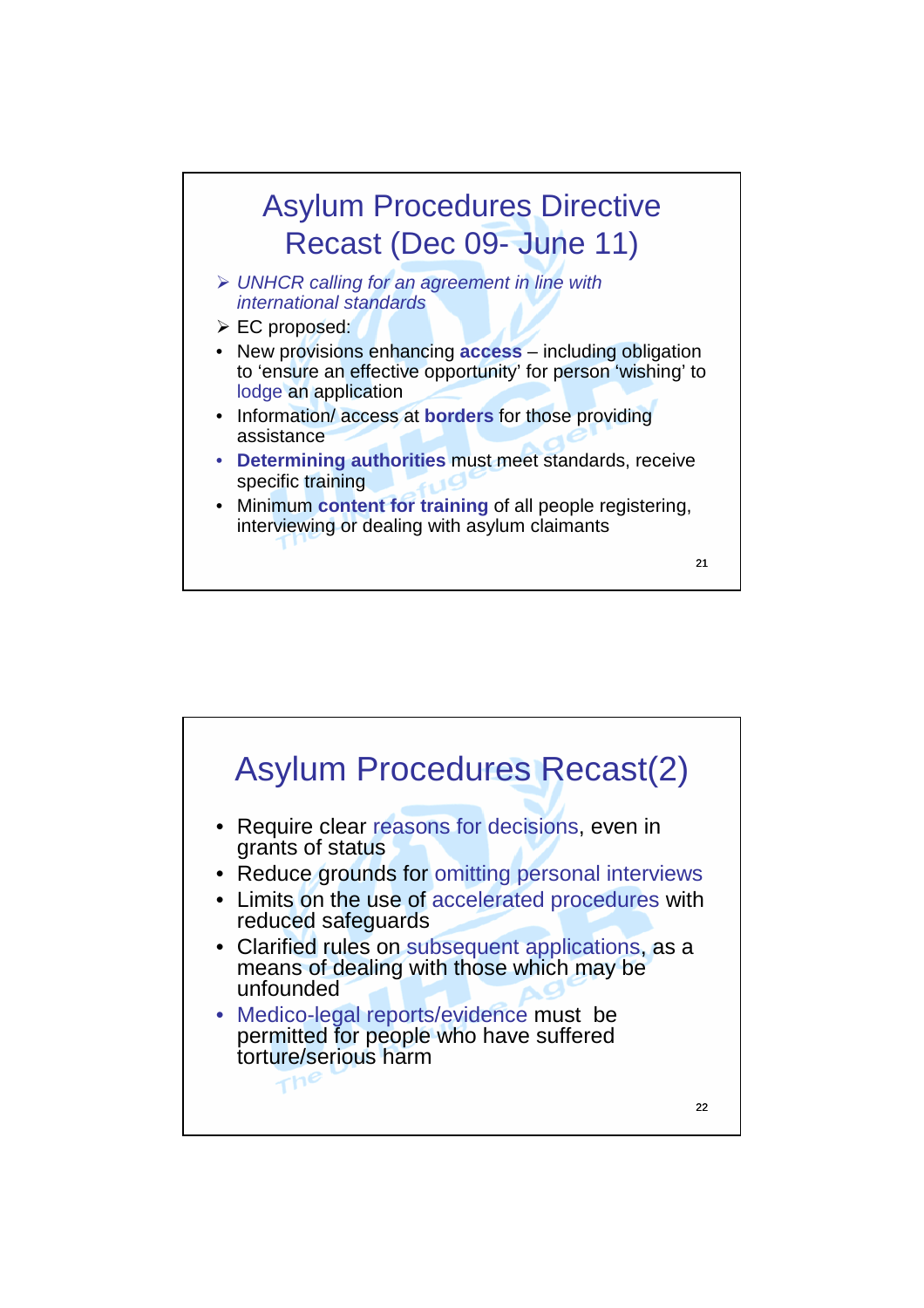

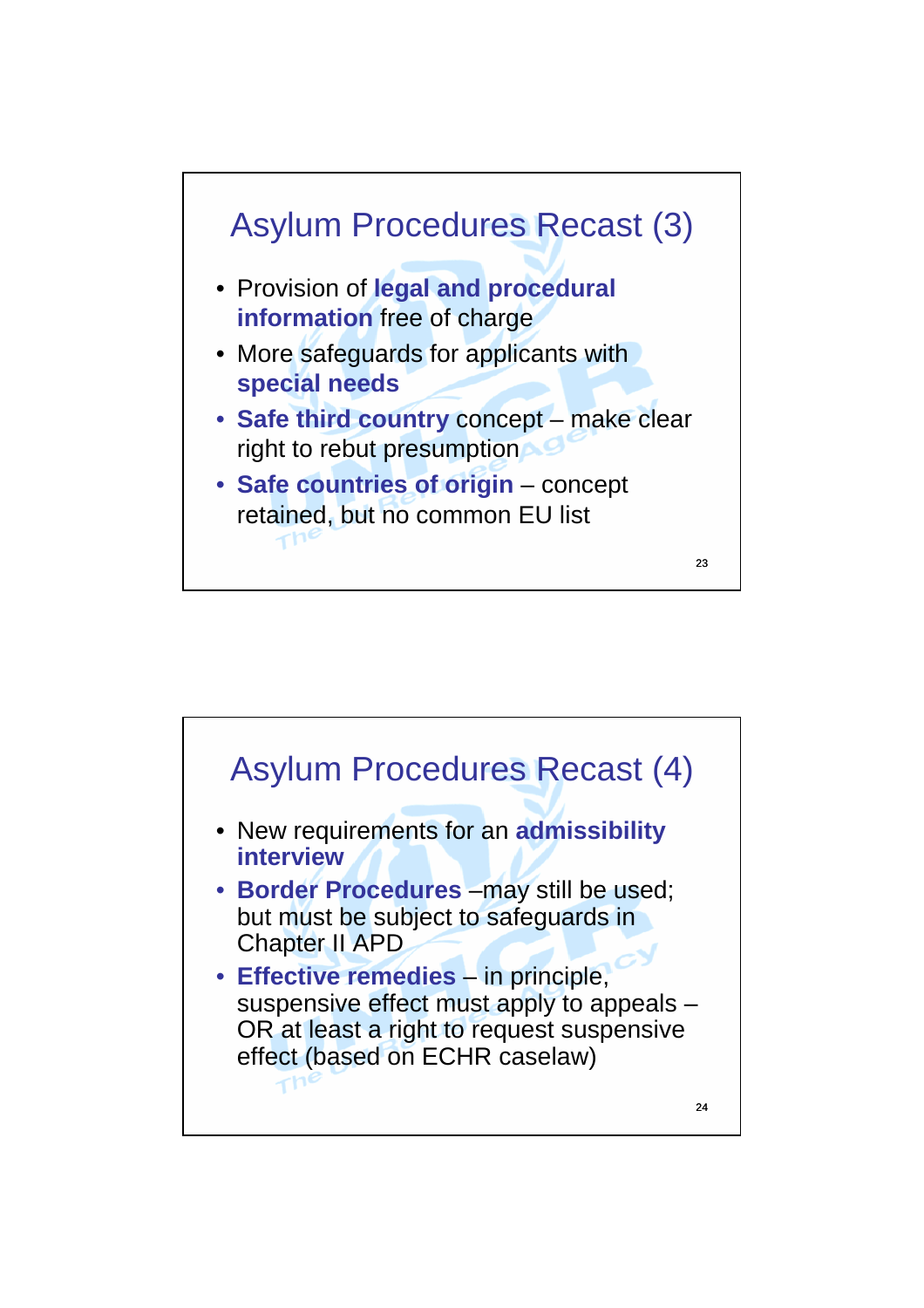

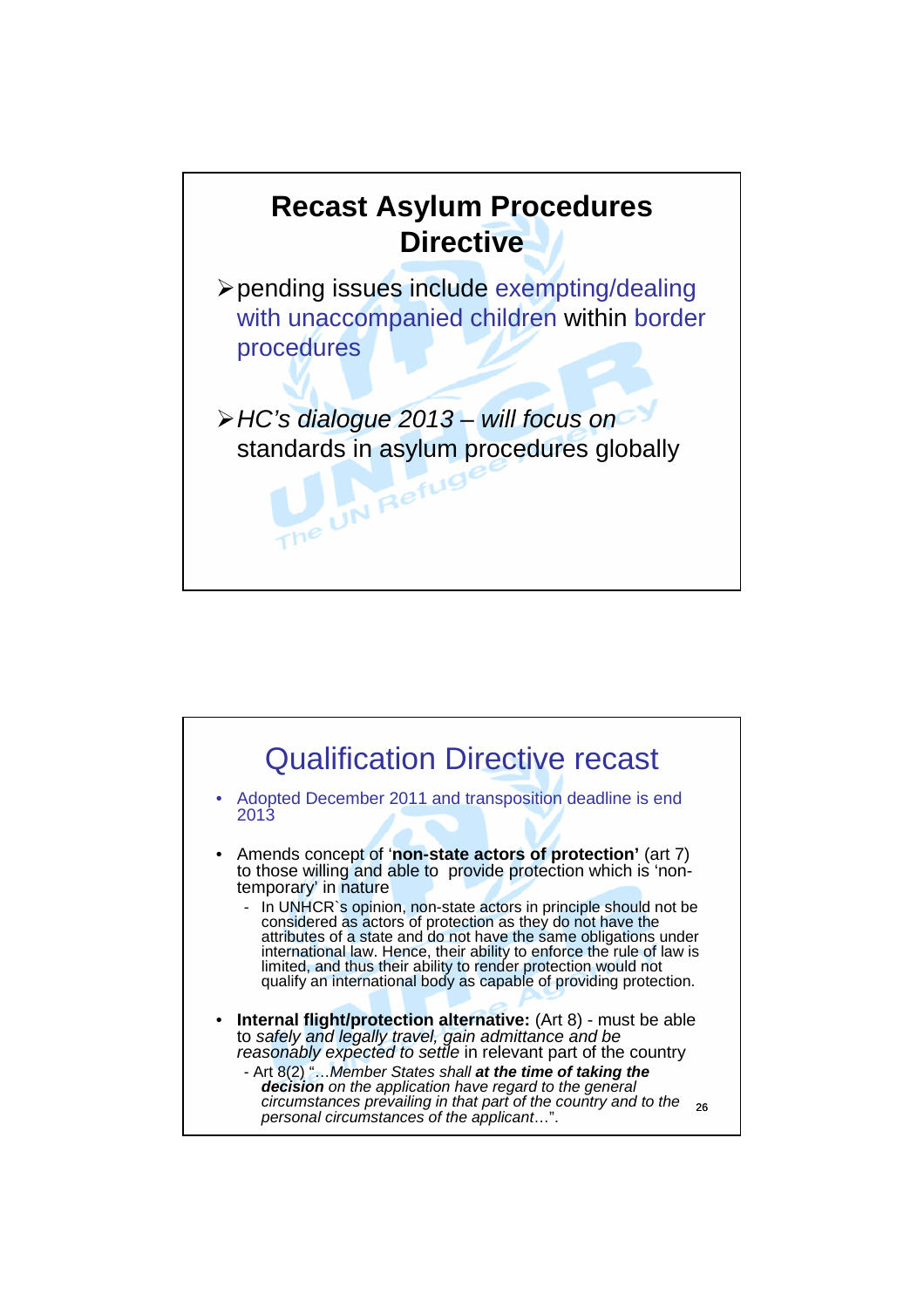

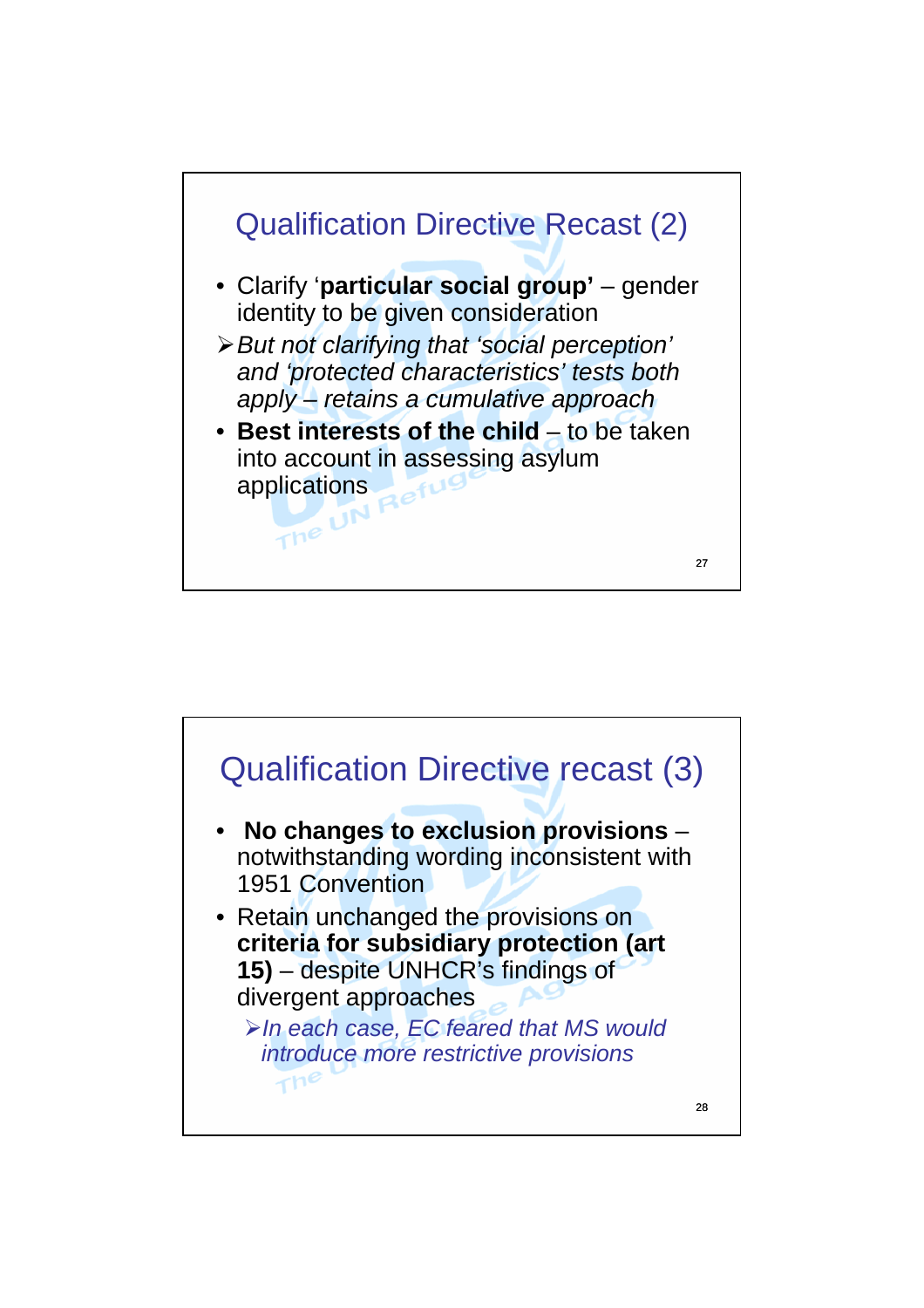

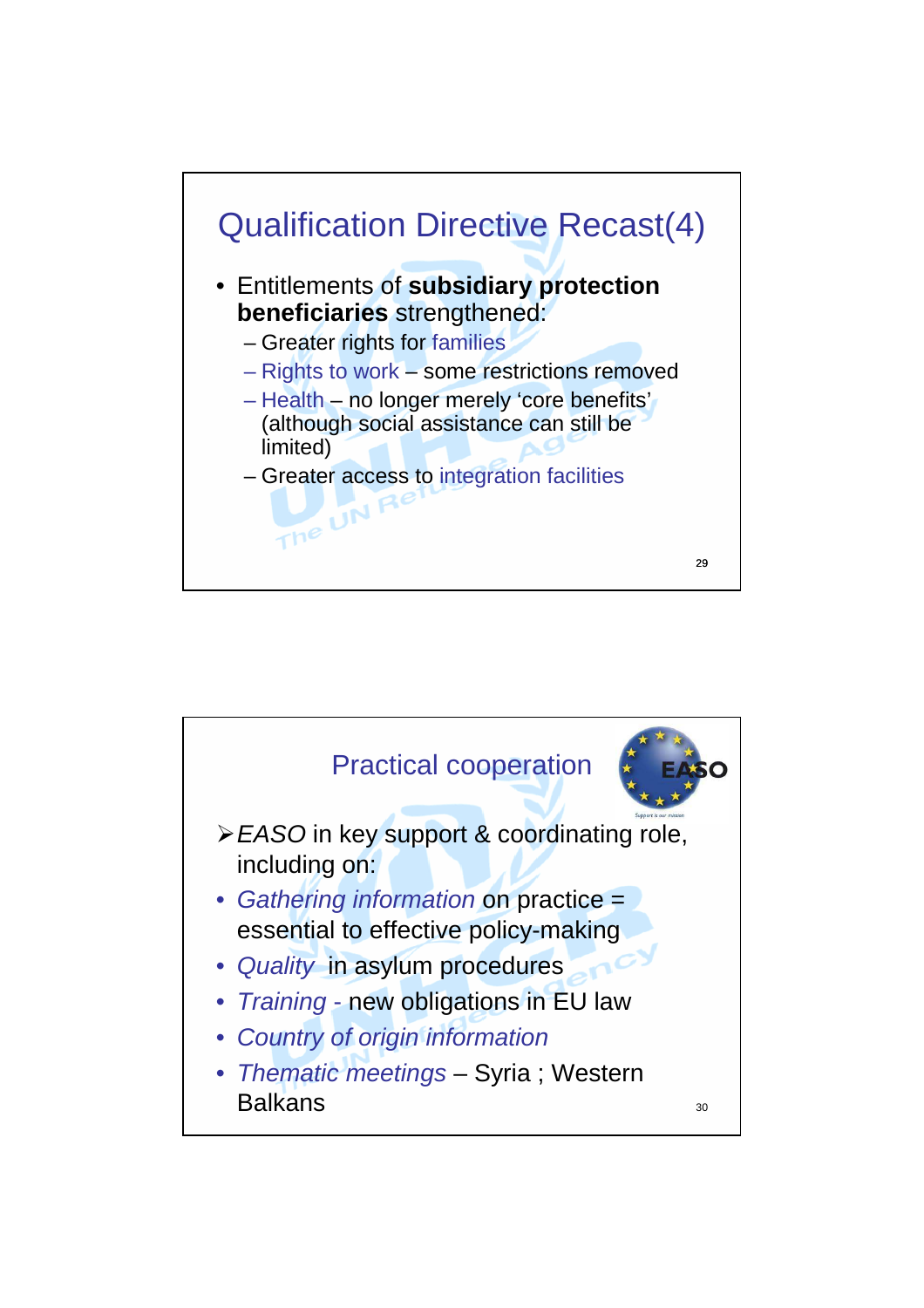

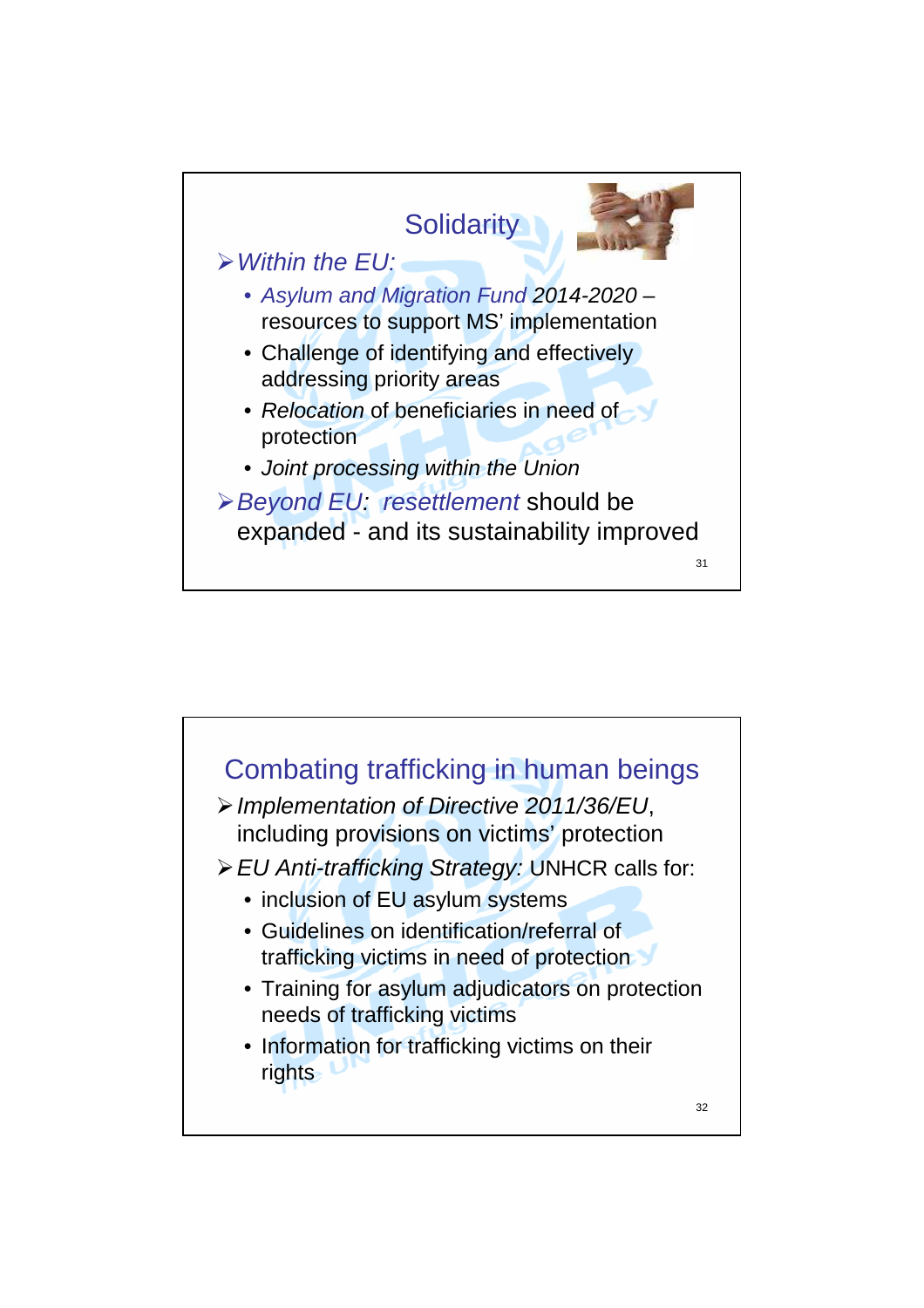